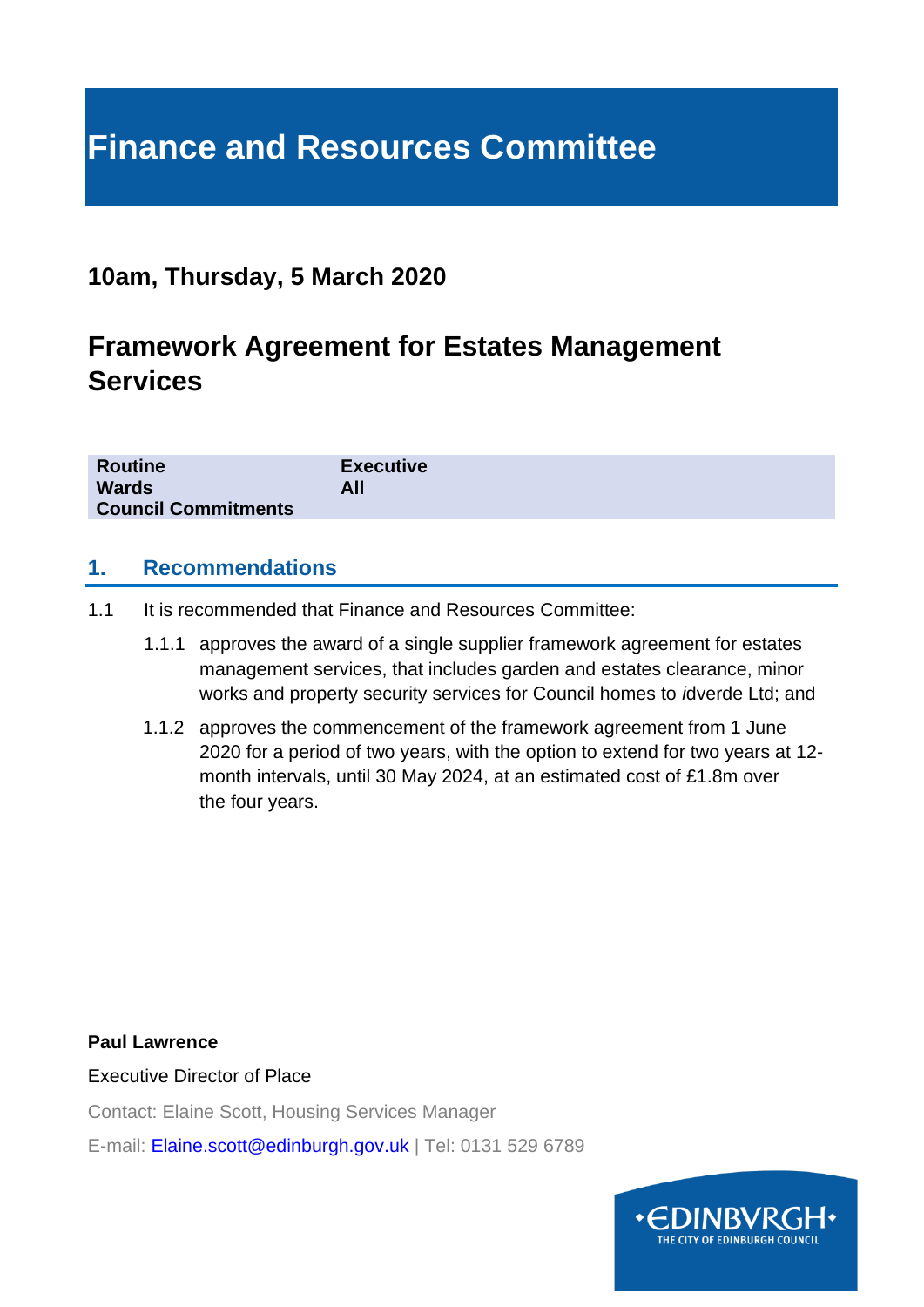**Report**

# **Framework Agreement for Estates Management Services**

#### **2. Executive Summary**

- 2.1 This report seeks the approval of the Finance and Resources Committee to award a framework agreement to *i*dverde for Estates Management Services. This framework, required by the Housing Service, will cover the clearance and minor works to garden areas and the provision of security measures as part of letting Council homes as well as responsive grounds maintenance and the removal of rubbish to maintain the standard and safety of the local environment for residents.
- 2.2 The duration of the framework will be two years, with an option to extend for a further two additional 12-month periods. The demand for services provided under this contract will be dependent on factors such as the level of homes being re-let and the requirements for security measures but the estimated value of the contract over the four-year period, including extensions, is estimated at £1.8m.

#### **3. Background**

- 3.1 The Council currently has two separate contracts in place with different suppliers covering these areas of service: Low Rise Housing Revenue Account Grounds Maintenance Works and City-Wide Security for Domestic Properties. These contracts were approved for extension through Finance and Resources Committee in [December 2018](https://democracy.edinburgh.gov.uk/CeListDocuments.aspx?CommitteeId=140&MeetingId=2310&DF=04%2f12%2f2018&Ver=2) to allow the strategic alignment of services 'similar' in nature, under a combined framework, to ensure efficient use of resources and to meet the changing needs of the Housing Service.
- 3.2 A review of the current arrangements was carried out by Commercial and Procurement Services, in conjunction with the Housing Service as part of the Housing Service Improvement Plan work on estates management. Following the review, the specifications of the two contracts were combined and a tender process completed for a new single supplier framework agreement which will cover the estate management type services for Council homes and estates.
- 3.3 It is expected that this alignment of services will deliver efficiencies in cost and contract management and will ensure that tenant satisfaction with their homes and local neighbourhoods are maintained and improved.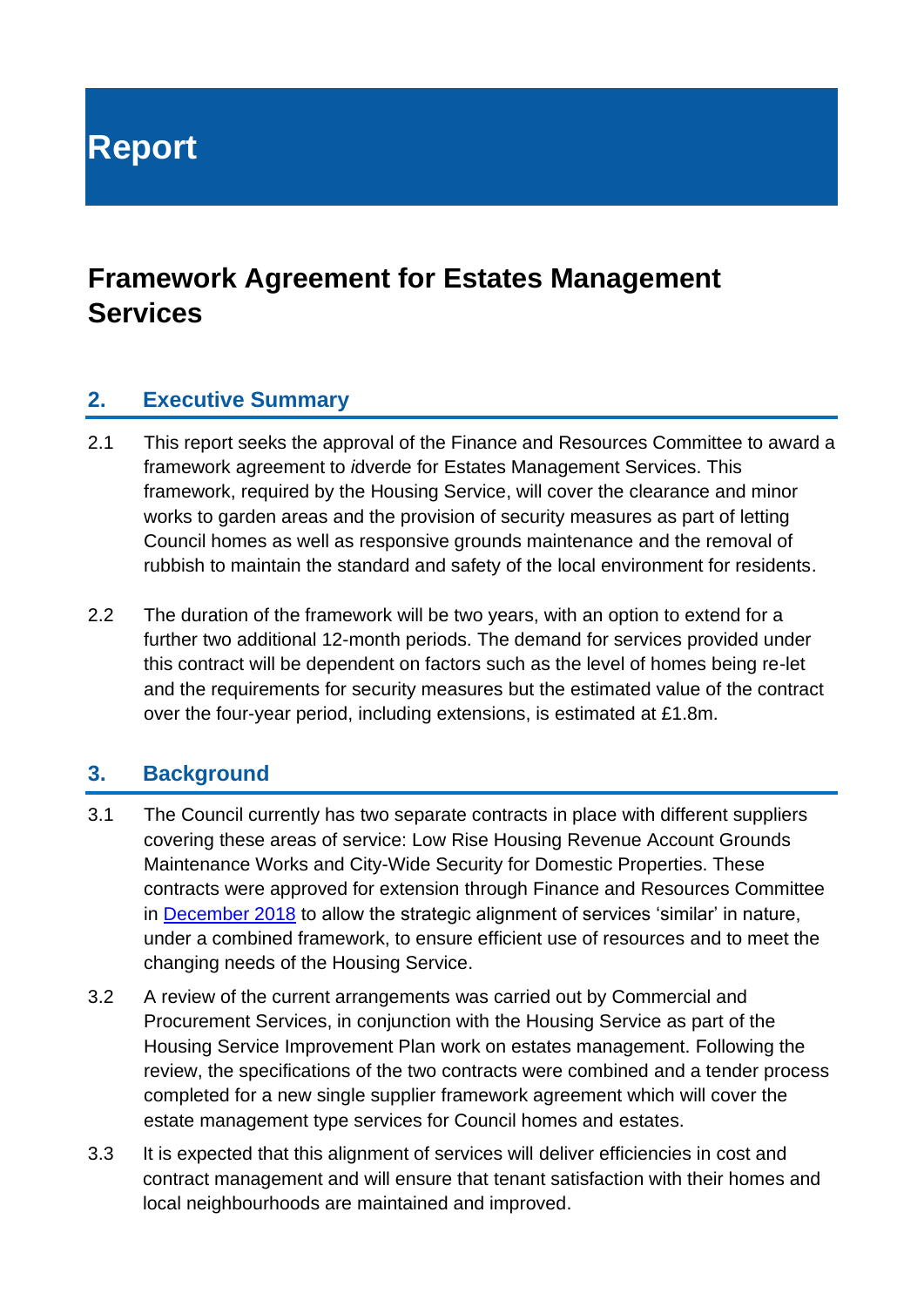#### **4. Main report**

- 4.1 A new aligned single supplier framework agreement for estate management services was designed to deliver efficiencies in cost and contract management, increase productivity and response times and to maintain and improve the standard and safety of the local environment for residents.
- 4.2 The framework agreement has been designed to cover the need for a single point of contact for empty homes estates clearance and security measures on Council homes across the whole of the city. Potential efficiencies and improved contract management are expected to be achieved using this framework agreement. The single aligned contract will ensure Council homes are protected from vandalism, flood and fire or incidents of anti-social behaviour and Council homes can be let efficiently.
- 4.3 Market engagement was carried out with a prior information notice being issued on 9 September 2019 to engage the market on the intention to have a single agreement to cover the needs of the Council. Six suppliers engaged and returned completed questionnaires. All six suppliers unanimously indicated that a single contract for all aspects of the service was achievable. Following this exercise an updated specification, pricing schedules and key performance indicators (KPIs) were developed to ensure the contract will provide the coverage required.
- 4.4 On 18 October 2019, the Council published a contract notice under an open procedure, as set out in Public Contracts (Scotland) Regulations 2015, with a tender submission deadline of 26 November 2019. The procurement procedure allowed the Council to identify suitable tenders in terms of compliance with the procurement regulations and the service specific criteria.
- 4.5 To identify tenderers offering best value the evaluation included an emphasis on quality as well as price and submissions were assessed on the basis of most economically advantageous tender. A cost to quality ratio of 60/40% was applied.
- 4.6 A total of 19 organisations registered interest in the Contract Notice and six tenders were received. A summary of tendering and the tender evaluation process is attached at Appendix 1 and recommended for award is attached at Appendix 2.
- 4.7 Further due diligence was conducted with the supplier offering the most economically advantageous tender. This due diligence was to ensure that the identified supplier *i*dverde Ltd fully understood the requirements of the service. A meeting was conducted with representatives from *i*dverde Ltd, Corporate Procurement Service and the Housing Service and discussions covered elements of both quality and pricing included in their submission. *i*dverde Ltd provided assurance to the Council that all service requirements were understood and would be met.
- 4.8 The framework agreement will be managed by a contract manager in the housing service. Operational oversight of service delivery will be managed through the housing service within the four localities.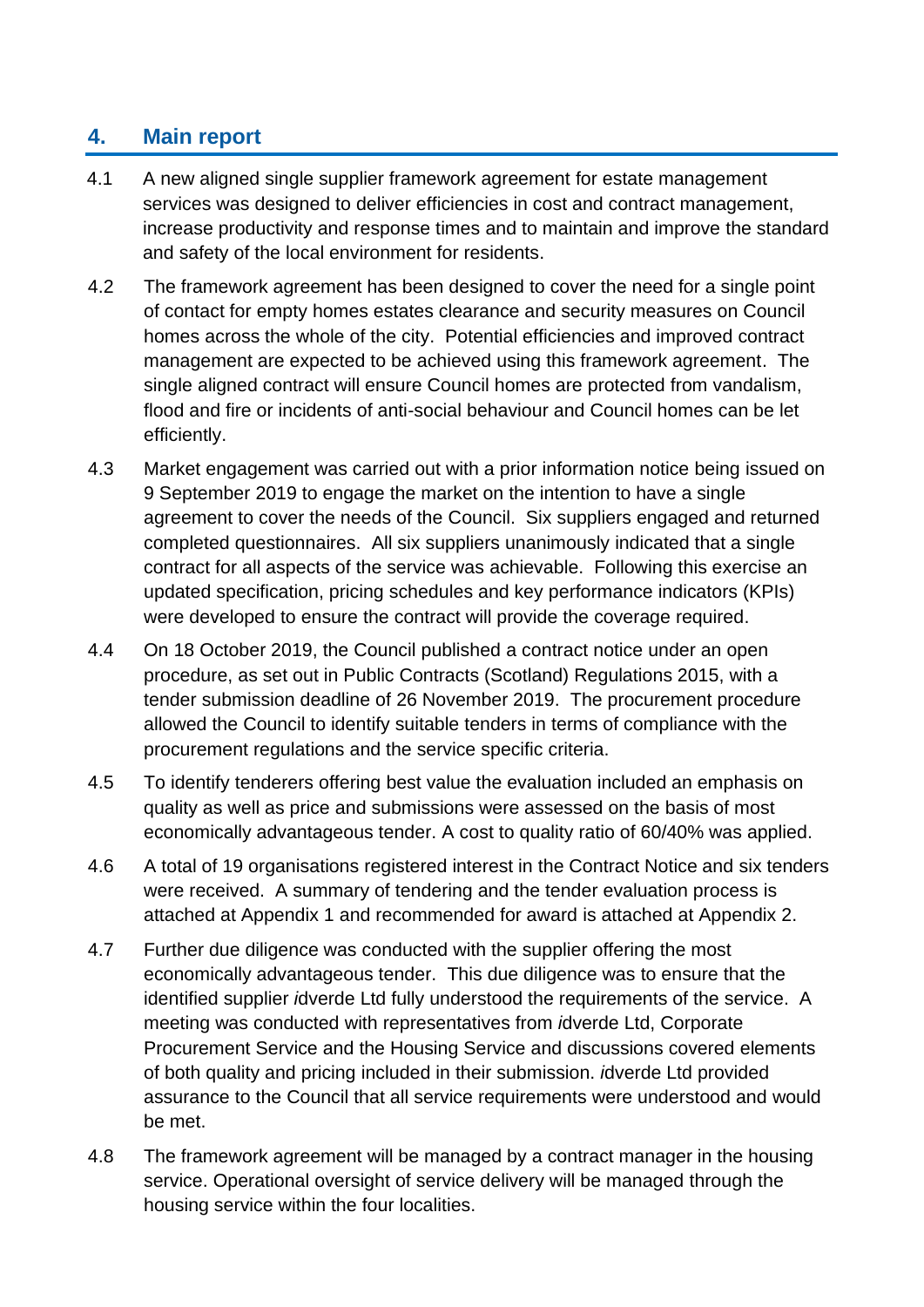#### **5. Next Steps**

- 5.1 Subject to approval, the framework agreement will commence on 1 June 2020.
- 5.2 A transition period from 1 April 2020 will allow for the smooth changeover of services from the incumbents to the new provider to achieve the start date of 1 June 2020.

#### **6. Financial impact**

- 6.1 The demand may fluctuate over the term of the framework depending on the levels of Council homes being re-let and the requirements for wider states management works as covered in the contract but the estimated value over the four-year period is £1.8m. This will be funded through the Housing Revenue Account.
- 6.2 The table below illustrates the potential savings that may be achieved over the fouryear period of the framework. This is based on estimated demand for the service and a comparison of rates for elements of work under the previous contract against the prices in the *i*dverde Ltd tender submission. The savings are measured against a full year spend.

| Description                          | 20/21    | 21/22    | 22/23             | 23/24 | <b>Total</b> |
|--------------------------------------|----------|----------|-------------------|-------|--------------|
| <b>Competitive Tendering Savings</b> | £450.503 | £450.503 | £405,000 £355,500 |       | £1,661,506   |

- 6.3 Costs are fixed for the first two years of the framework. These will be monitored and controlled by the responsible contract manager and will be reviewed prior to uptake of any extension.
- 6.4 The costs associated with procuring this contract are estimated to be between £10,000- £20,000.

#### **7. Stakeholder/Community Impact**

- 7.1 Consultation and engagement have been undertaken with internal service users. Tenants are also consulted annually through the Housing Budget Consultation and through on-going engagement by the Council. In the 2019/20 consultation estate management was one of the areas prioritised by tenants for investment.
- 7.2 *I*dverde Ltd have committed to reduce carbon emissions in their operations. Vehicles to be utilised in delivering this contract use Euro 6 and AdBlue additive to help reduce engine emissions and the organisation is committed to reducing, recycling and re-using waste. Segregation of waste streams will be carried out to maximise the recycling of all waste.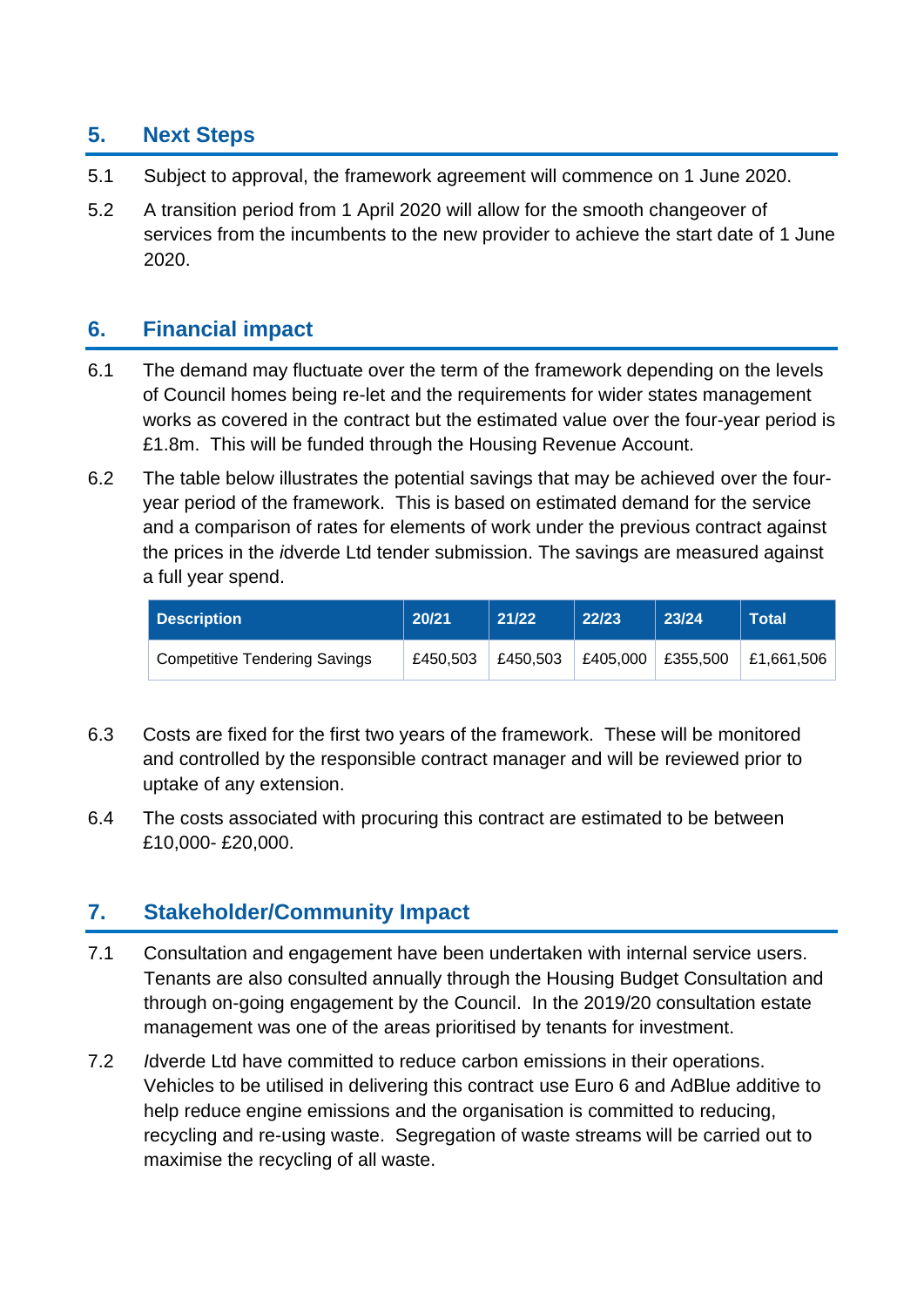- 7.3 The Sustainable Procurement Policy was considered and applied through the request of community benefits. The benefits to be delivered will be finalised prior to contract commencement and monitored throughout the life of the contract by the contract manager. *i*dverde Ltd have indicated that they will deliver the following community benefits over a four-year period:
	- 4 modern apprenticeship positions, 1 per year for the duration of the 4-year contract;
	- 2 new entrant positions per year for the duration of the 4-year contract; and
	- 2 x 6-week work experience placements per year for the duration of the 4-year contract.
- 7.4 The framework recommended for award is compliant with procurement regulations and the Contract Standing Orders. The risk of legal challenge relating to contractual arrangements for the provisions of this service is thereby reduced.

#### **8. Background reading/external references**

- 8.1 Low Rise Housing Revenue Account Grounds Maintenance Works- Extension to Contract, Finance and Resources Committee, 4 December 2018.
- 8.2 City Wide Security for Domestic Properties- Extension to Contract, Finance and Resources Committee, 4 December 2018.

#### **9. Appendices**

Appendix 1 - A summary of tendering and the tender evaluation process

Appendix 2 - Recommended for award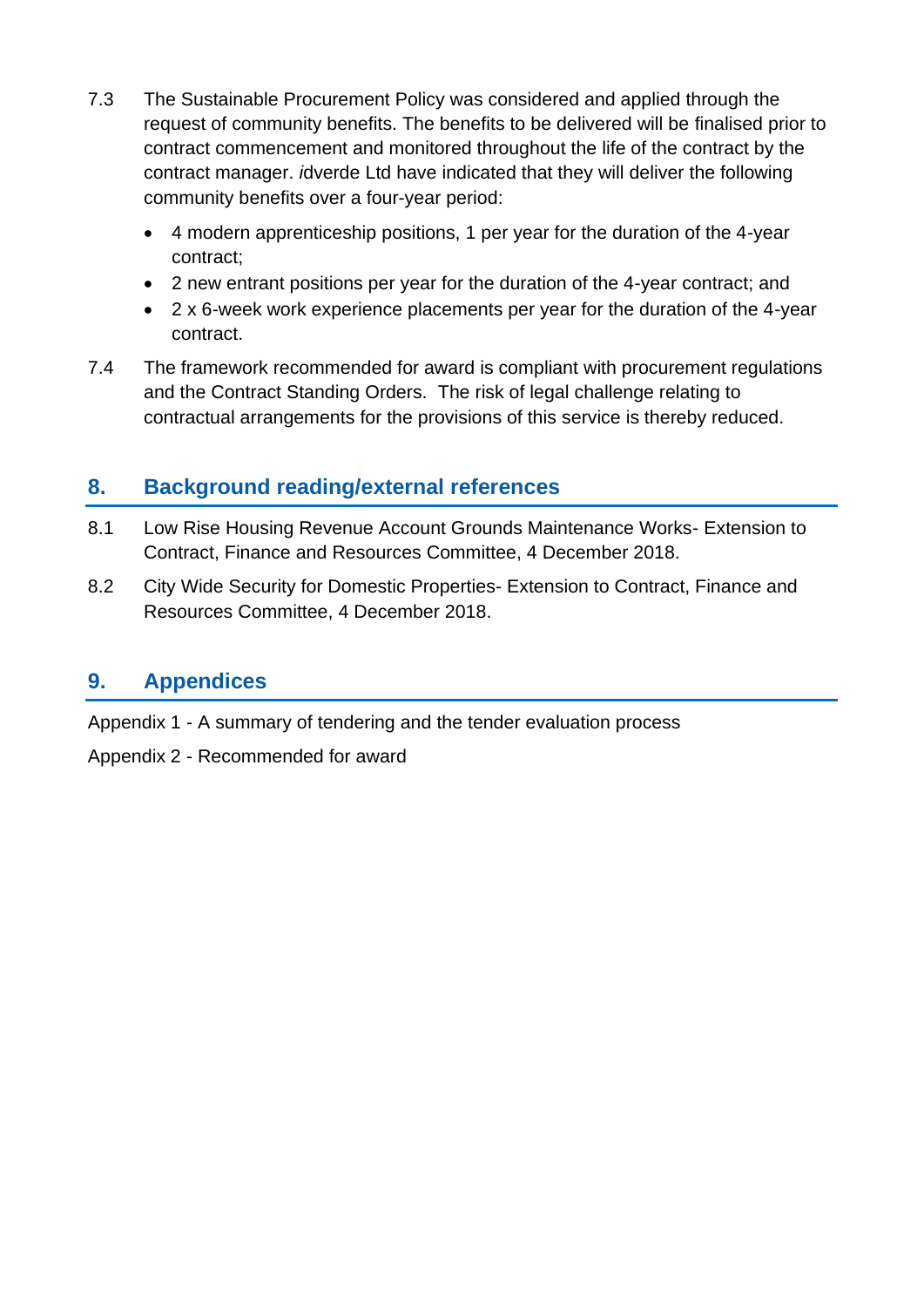## **Appendix 1 - A summary of tendering and the tender evaluation process**

| <b>Contract</b>                               | Empty Homes: Estates Clearance, Garden Maintenance<br>& Minor Works, Property Protection                                                                                                              |     |                                                |     |
|-----------------------------------------------|-------------------------------------------------------------------------------------------------------------------------------------------------------------------------------------------------------|-----|------------------------------------------------|-----|
| Contract period (including<br>any extensions) | 1 June 2020 - 31 May 2022 with the option to extend for<br>a further two twelve-month extensions $(2+1+1)$                                                                                            |     |                                                |     |
| <b>Estimated contract value</b>               | £1,800,000 (Total including extensions)                                                                                                                                                               |     |                                                |     |
| Procurement Route chosen                      | Open Procedure                                                                                                                                                                                        |     |                                                |     |
| <b>Tenders returned</b>                       | 6                                                                                                                                                                                                     |     |                                                |     |
| Name of Recommended<br>supplier               | <i>i</i> dverde Itd                                                                                                                                                                                   |     |                                                |     |
| Price / Quality ratio                         | 60/40                                                                                                                                                                                                 |     |                                                |     |
| Evaluation criteria and<br>weightings.        | To identify providers offering best value the tender<br>evaluation included an emphasis on quality as well as<br>price and submissions were assessed on the most<br>economically advantageous tender. |     |                                                |     |
|                                               | <b>SERVICE</b><br><b>DELIVERY</b>                                                                                                                                                                     | 95% | Contract<br>Delivery<br>Team                   | 10% |
|                                               |                                                                                                                                                                                                       |     | Employment<br><b>Practices</b>                 | 7%  |
|                                               |                                                                                                                                                                                                       |     | Contract<br><b>Delivery</b><br>Methodology     | 30% |
|                                               |                                                                                                                                                                                                       |     | $Cost$ 20%<br>Quality<br>&<br>Assurance        |     |
|                                               |                                                                                                                                                                                                       |     | Environmental<br>Impact                        | 7%  |
|                                               |                                                                                                                                                                                                       |     | <b>Business Continuity</b>                     | 7%  |
|                                               |                                                                                                                                                                                                       |     | <b>Meeting Key</b>                             | 7%  |
|                                               |                                                                                                                                                                                                       |     | Performance<br><b>Indicators &amp; Targets</b> |     |
|                                               |                                                                                                                                                                                                       |     | <b>Risk Management</b>                         | 7%  |
|                                               |                                                                                                                                                                                                       |     | Complaints<br>Procedure                        | 5%  |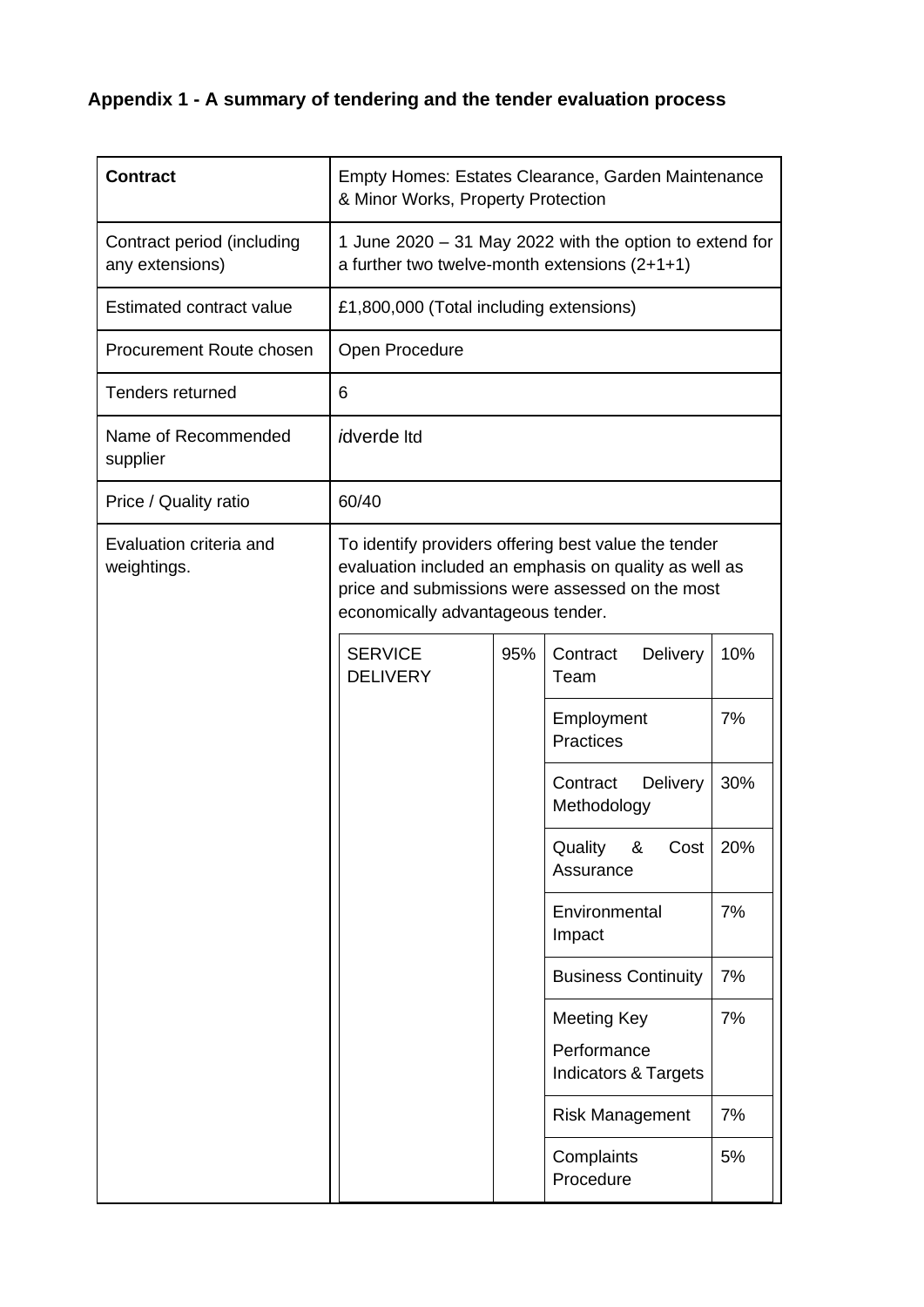|                        | Sustainable<br>Procurement<br>Policy and Action<br>Plan                           | 5% | Community<br><b>Benefits</b> | 100% |
|------------------------|-----------------------------------------------------------------------------------|----|------------------------------|------|
| <b>Evaluation Team</b> | Three Council Officers from the Housing Service within<br>Place Directorate Team. |    |                              |      |